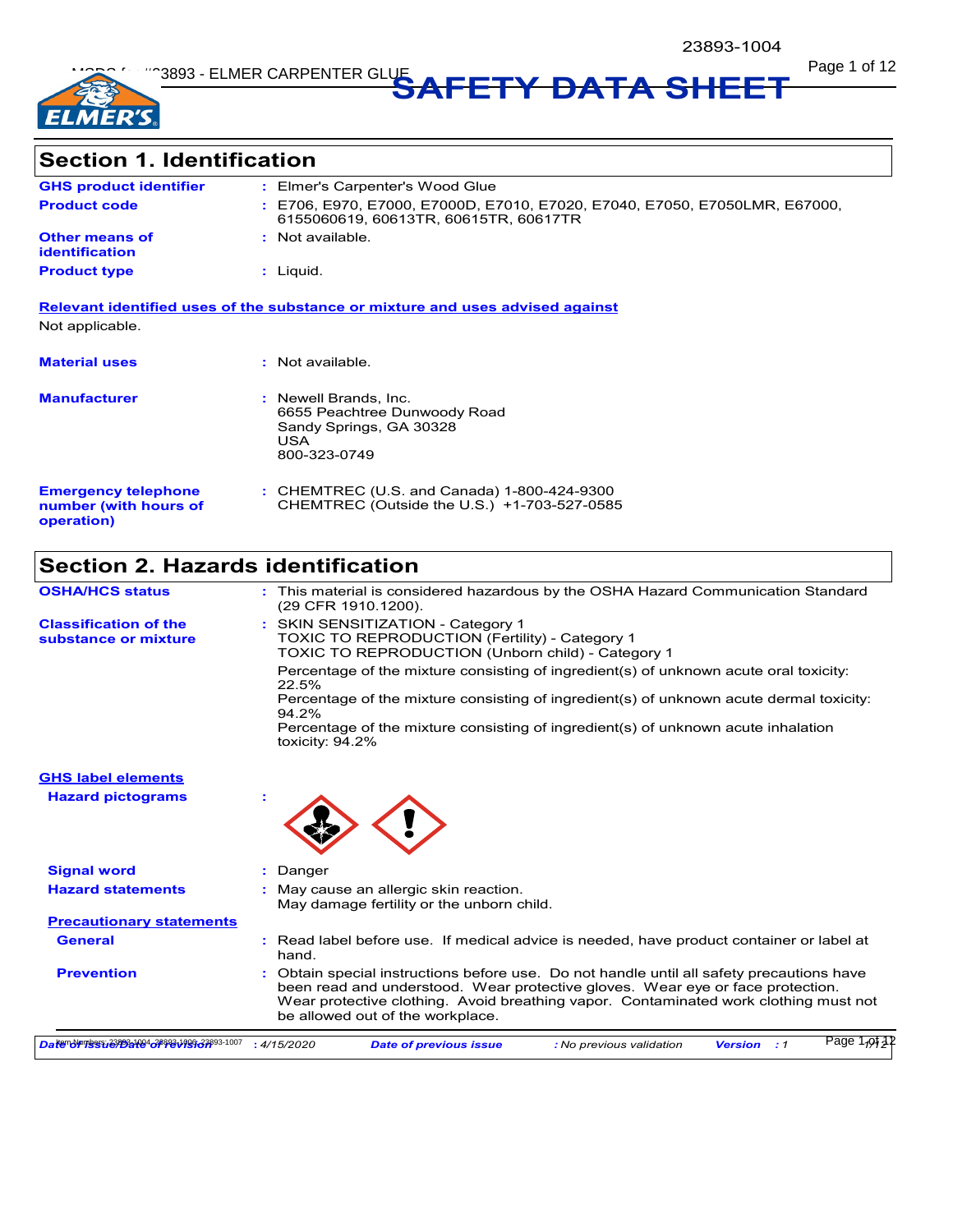## **Section 2. Hazards identification**

| <b>Response</b>                            | : IF exposed or concerned: Get medical attention. IF ON SKIN: Wash with plenty of<br>soap and water. Wash contaminated clothing before reuse. If skin irritation or rash<br>occurs: Get medical attention. |
|--------------------------------------------|------------------------------------------------------------------------------------------------------------------------------------------------------------------------------------------------------------|
| <b>Storage</b>                             | : Store locked up.                                                                                                                                                                                         |
| <b>Disposal</b>                            | Dispose of contents and container in accordance with all local, regional, national and<br>international regulations.                                                                                       |
| <b>Hazards not otherwise</b><br>classified | : None known.                                                                                                                                                                                              |
|                                            |                                                                                                                                                                                                            |

## **Section 3. Composition/information on ingredients**

| <b>Substance/mixture</b> | : Mixture        |
|--------------------------|------------------|
| Other means of           | : Not available. |
| identification           |                  |

| Ingredient name   | $\mathbf{a}$<br>7٥ | <b>CAS number</b> |
|-------------------|--------------------|-------------------|
| <b>boric</b> acid | $\leq$             | 10043-35-3        |
| glyoxal           | ≤0.3               | 107-22-2          |

Any concentration shown as a range is to protect confidentiality or is due to batch variation.

**There are no additional ingredients present which, within the current knowledge of the supplier and in the concentrations applicable, are classified as hazardous to health or the environment and hence require reporting in this section.**

**Occupational exposure limits, if available, are listed in Section 8.**

### **Section 4. First aid measures**

#### **Description of necessary first aid measures**

| <b>Eye contact</b>                                 | : Immediately flush eyes with plenty of water, occasionally lifting the upper and lower<br>eyelids. Check for and remove any contact lenses. Continue to rinse for at least 10<br>minutes. Get medical attention.                                                                                                                                                                                                                                                                                                                                                                                                                                                                                                                                                         |
|----------------------------------------------------|---------------------------------------------------------------------------------------------------------------------------------------------------------------------------------------------------------------------------------------------------------------------------------------------------------------------------------------------------------------------------------------------------------------------------------------------------------------------------------------------------------------------------------------------------------------------------------------------------------------------------------------------------------------------------------------------------------------------------------------------------------------------------|
| <b>Inhalation</b>                                  | Remove victim to fresh air and keep at rest in a position comfortable for breathing. If<br>not breathing, if breathing is irregular or if respiratory arrest occurs, provide artificial<br>respiration or oxygen by trained personnel. It may be dangerous to the person providing<br>aid to give mouth-to-mouth resuscitation. Get medical attention. If unconscious, place<br>in recovery position and get medical attention immediately. Maintain an open airway.<br>Loosen tight clothing such as a collar, tie, belt or waistband.                                                                                                                                                                                                                                   |
| <b>Skin contact</b>                                | : Wash with plenty of soap and water. Remove contaminated clothing and shoes. Wash<br>contaminated clothing thoroughly with water before removing it, or wear gloves.<br>Continue to rinse for at least 10 minutes. Get medical attention. In the event of any<br>complaints or symptoms, avoid further exposure. Wash clothing before reuse. Clean<br>shoes thoroughly before reuse.                                                                                                                                                                                                                                                                                                                                                                                     |
| <b>Ingestion</b>                                   | : Wash out mouth with water. Remove dentures if any. Remove victim to fresh air and<br>keep at rest in a position comfortable for breathing. If material has been swallowed and<br>the exposed person is conscious, give small quantities of water to drink. Stop if the<br>exposed person feels sick as vomiting may be dangerous. Do not induce vomiting<br>unless directed to do so by medical personnel. If vomiting occurs, the head should be<br>kept low so that vomit does not enter the lungs. Get medical attention. Never give<br>anything by mouth to an unconscious person. If unconscious, place in recovery position<br>and get medical attention immediately. Maintain an open airway. Loosen tight clothing<br>such as a collar, tie, belt or waistband. |
| Most important symptoms/effects, acute and delayed |                                                                                                                                                                                                                                                                                                                                                                                                                                                                                                                                                                                                                                                                                                                                                                           |
| <b>Potential acute health effects</b>              |                                                                                                                                                                                                                                                                                                                                                                                                                                                                                                                                                                                                                                                                                                                                                                           |
| <b>Eye contact</b>                                 | : No known significant effects or critical hazards.                                                                                                                                                                                                                                                                                                                                                                                                                                                                                                                                                                                                                                                                                                                       |
| <b>Inhalation</b>                                  | : No known significant effects or critical hazards.                                                                                                                                                                                                                                                                                                                                                                                                                                                                                                                                                                                                                                                                                                                       |
| <b>Skin contact</b>                                | : May cause an allergic skin reaction.                                                                                                                                                                                                                                                                                                                                                                                                                                                                                                                                                                                                                                                                                                                                    |
| <b>Ingestion</b>                                   | : No known significant effects or critical hazards.                                                                                                                                                                                                                                                                                                                                                                                                                                                                                                                                                                                                                                                                                                                       |
| Date broken 23893-1094-28893-1098-23893-1007       | Page 2291212<br><b>Version</b> : 1<br>: 4/15/2020<br><b>Date of previous issue</b><br>: No previous validation                                                                                                                                                                                                                                                                                                                                                                                                                                                                                                                                                                                                                                                            |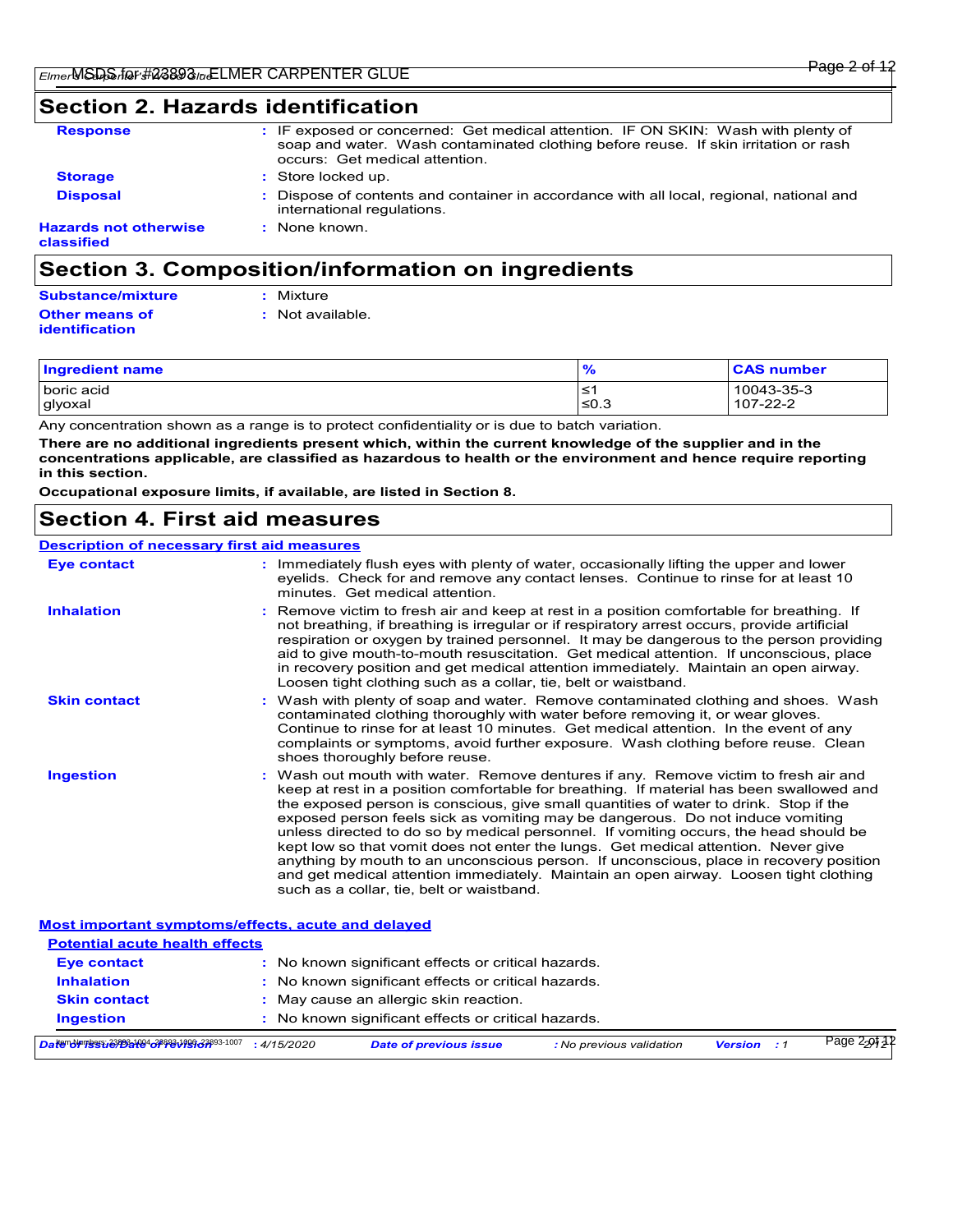## **Section 4. First aid measures**

| <b>Over-exposure signs/symptoms</b> |                                                                                                                                                                                                                                                                                                                                                                                                                 |
|-------------------------------------|-----------------------------------------------------------------------------------------------------------------------------------------------------------------------------------------------------------------------------------------------------------------------------------------------------------------------------------------------------------------------------------------------------------------|
| Eye contact                         | $:$ No specific data.                                                                                                                                                                                                                                                                                                                                                                                           |
| <b>Inhalation</b>                   | : Adverse symptoms may include the following:<br>reduced fetal weight<br>increase in fetal deaths<br>skeletal malformations                                                                                                                                                                                                                                                                                     |
| <b>Skin contact</b>                 | : Adverse symptoms may include the following:<br>irritation<br>redness<br>reduced fetal weight<br>increase in fetal deaths<br>skeletal malformations                                                                                                                                                                                                                                                            |
| <b>Ingestion</b>                    | : Adverse symptoms may include the following:<br>reduced fetal weight<br>increase in fetal deaths<br>skeletal malformations                                                                                                                                                                                                                                                                                     |
|                                     | Indication of immediate medical attention and special treatment needed, if necessary                                                                                                                                                                                                                                                                                                                            |
| <b>Notes to physician</b>           | : Treat symptomatically. Contact poison treatment specialist immediately if large<br>quantities have been ingested or inhaled.                                                                                                                                                                                                                                                                                  |
| <b>Specific treatments</b>          | : No specific treatment.                                                                                                                                                                                                                                                                                                                                                                                        |
| <b>Protection of first-aiders</b>   | : No action shall be taken involving any personal risk or without suitable training. If it is<br>suspected that fumes are still present, the rescuer should wear an appropriate mask or<br>self-contained breathing apparatus. It may be dangerous to the person providing aid to<br>give mouth-to-mouth resuscitation. Wash contaminated clothing thoroughly with water<br>before removing it, or wear gloves. |

### **See toxicological information (Section 11)**

## **Section 5. Fire-fighting measures**

| <b>Extinguishing media</b>                               |                                                                                                                                                                                                   |
|----------------------------------------------------------|---------------------------------------------------------------------------------------------------------------------------------------------------------------------------------------------------|
| <b>Suitable extinguishing</b><br>media                   | : Use an extinguishing agent suitable for the surrounding fire.                                                                                                                                   |
| Unsuitable extinguishing<br>media                        | : None known.                                                                                                                                                                                     |
| <b>Specific hazards arising</b><br>from the chemical     | : In a fire or if heated, a pressure increase will occur and the container may burst.                                                                                                             |
| <b>Hazardous thermal</b><br>decomposition products       | Decomposition products may include the following materials:<br>carbon dioxide<br>carbon monoxide                                                                                                  |
| <b>Special protective actions</b><br>for fire-fighters   | Promptly isolate the scene by removing all persons from the vicinity of the incident if<br>there is a fire. No action shall be taken involving any personal risk or without suitable<br>training. |
| <b>Special protective</b><br>equipment for fire-fighters | Fire-fighters should wear appropriate protective equipment and self-contained breathing<br>apparatus (SCBA) with a full face-piece operated in positive pressure mode.                            |

## **Section 6. Accidental release measures**

|                                | Personal precautions, protective equipment and emergency procedures                                                                                                                                                                                                                                                                                                                                              |
|--------------------------------|------------------------------------------------------------------------------------------------------------------------------------------------------------------------------------------------------------------------------------------------------------------------------------------------------------------------------------------------------------------------------------------------------------------|
| For non-emergency<br>personnel | : No action shall be taken involving any personal risk or without suitable training.<br>Evacuate surrounding areas. Keep unnecessary and unprotected personnel from<br>entering. Do not touch or walk through spilled material. Avoid breathing vapor or mist.<br>Provide adequate ventilation. Wear appropriate respirator when ventilation is<br>inadequate. Put on appropriate personal protective equipment. |

| Daten Numbers 23893-1094 28893-1096 23893-1007 | 4/15/2020 | <b>Date of previous issue</b> | : No previous validation | <b>Version</b> | 3-01 A P<br>ാage J<br>ے رہ |  |
|------------------------------------------------|-----------|-------------------------------|--------------------------|----------------|----------------------------|--|
|------------------------------------------------|-----------|-------------------------------|--------------------------|----------------|----------------------------|--|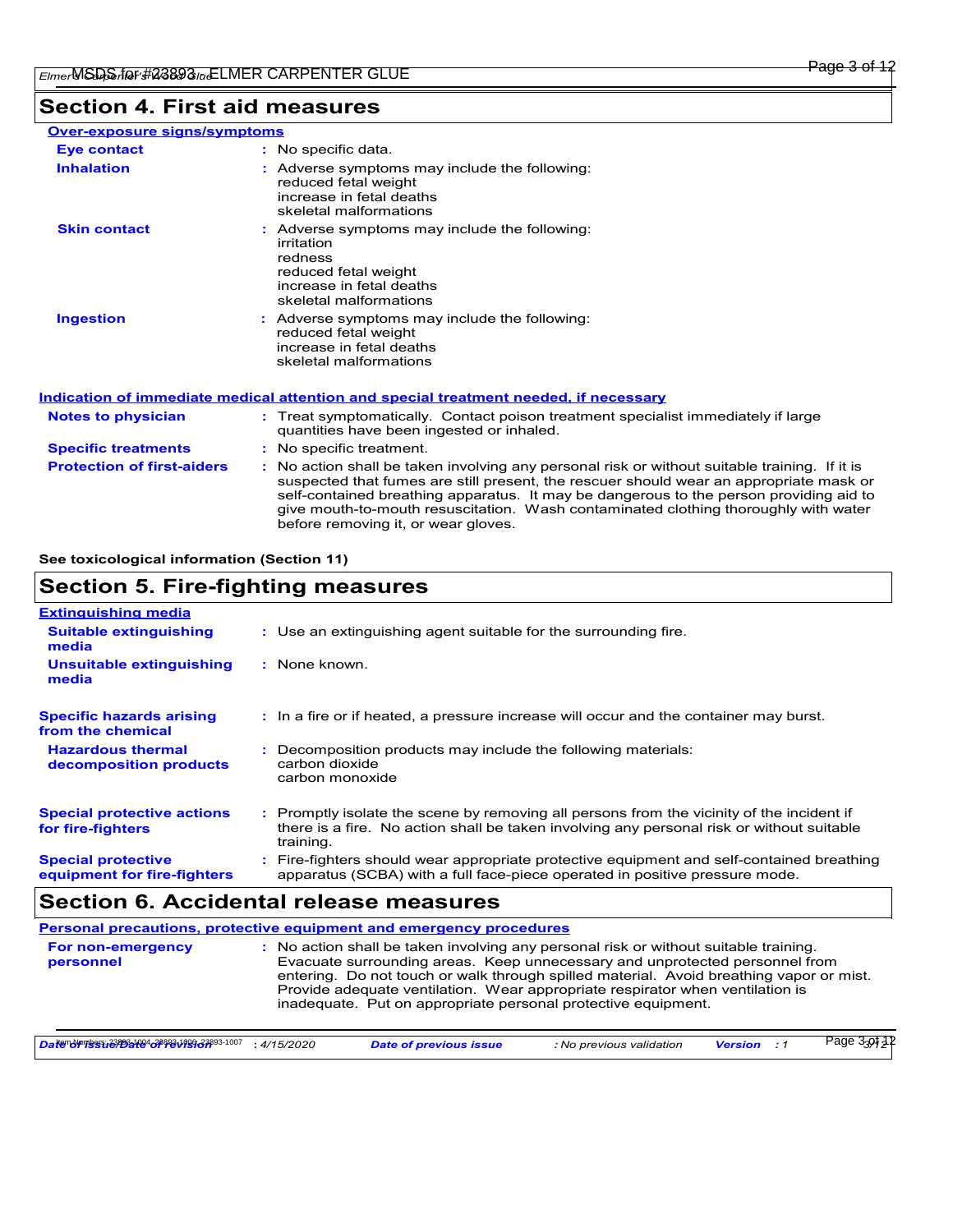## **Section 6. Accidental release measures**

| Section 8 on suitable and unsuitable materials. See also the information in "For non-<br>emergency personnel".                                                                                                                                                                                                                                                                                                                                                                                                                                                                                                                                                                                                            | If specialized clothing is required to deal with the spillage, take note of any information in |
|---------------------------------------------------------------------------------------------------------------------------------------------------------------------------------------------------------------------------------------------------------------------------------------------------------------------------------------------------------------------------------------------------------------------------------------------------------------------------------------------------------------------------------------------------------------------------------------------------------------------------------------------------------------------------------------------------------------------------|------------------------------------------------------------------------------------------------|
| <b>Environmental precautions</b><br>: Avoid dispersal of spilled material and runoff and contact with soil, waterways, drains<br>and sewers. Inform the relevant authorities if the product has caused environmental<br>pollution (sewers, waterways, soil or air).                                                                                                                                                                                                                                                                                                                                                                                                                                                       |                                                                                                |
| <u>Methods and materials for containment and cleaning up</u>                                                                                                                                                                                                                                                                                                                                                                                                                                                                                                                                                                                                                                                              |                                                                                                |
| <b>Small spill</b><br>: Stop leak if without risk. Move containers from spill area. Dilute with water and mop up<br>if water-soluble. Alternatively, or if water-insoluble, absorb with an inert dry material and<br>place in an appropriate waste disposal container. Dispose of via a licensed waste<br>disposal contractor.                                                                                                                                                                                                                                                                                                                                                                                            |                                                                                                |
| Stop leak if without risk. Move containers from spill area. Approach release from<br>Large spill<br>upwind. Prevent entry into sewers, water courses, basements or confined areas. Wash<br>spillages into an effluent treatment plant or proceed as follows. Contain and collect<br>spillage with non-combustible, absorbent material e.g. sand, earth, vermiculite or<br>diatomaceous earth and place in container for disposal according to local regulations<br>(see Section 13). Dispose of via a licensed waste disposal contractor. Contaminated<br>absorbent material may pose the same hazard as the spilled product. Note: see<br>Section 1 for emergency contact information and Section 13 for waste disposal. |                                                                                                |

## **Section 7. Handling and storage**

| <b>Precautions for safe handling</b>                                             |                                                                                                                                                                                                                                                                                                                                                                                                                                                                                                                                                                                                                                                                                                                                                                                                                                                  |
|----------------------------------------------------------------------------------|--------------------------------------------------------------------------------------------------------------------------------------------------------------------------------------------------------------------------------------------------------------------------------------------------------------------------------------------------------------------------------------------------------------------------------------------------------------------------------------------------------------------------------------------------------------------------------------------------------------------------------------------------------------------------------------------------------------------------------------------------------------------------------------------------------------------------------------------------|
| <b>Protective measures</b>                                                       | : Put on appropriate personal protective equipment (see Section 8). Persons with a<br>history of skin sensitization problems should not be employed in any process in which<br>this product is used. Avoid exposure - obtain special instructions before use. Avoid<br>exposure during pregnancy. Do not handle until all safety precautions have been read<br>and understood. Do not get in eyes or on skin or clothing. Do not ingest. Avoid<br>breathing vapor or mist. If during normal use the material presents a respiratory hazard,<br>use only with adequate ventilation or wear appropriate respirator. Keep in the original<br>container or an approved alternative made from a compatible material, kept tightly<br>closed when not in use. Empty containers retain product residue and can be hazardous.<br>Do not reuse container. |
| <b>Advice on general</b><br>occupational hygiene                                 | : Eating, drinking and smoking should be prohibited in areas where this material is<br>handled, stored and processed. Workers should wash hands and face before eating,<br>drinking and smoking. Remove contaminated clothing and protective equipment before<br>entering eating areas. See also Section 8 for additional information on hygiene<br>measures.                                                                                                                                                                                                                                                                                                                                                                                                                                                                                    |
| <b>Conditions for safe storage,</b><br>including any<br><b>incompatibilities</b> | Store in accordance with local regulations. Store in original container protected from<br>direct sunlight in a dry, cool and well-ventilated area, away from incompatible materials<br>(see Section 10) and food and drink. Store locked up. Keep container tightly closed<br>and sealed until ready for use. Containers that have been opened must be carefully<br>resealed and kept upright to prevent leakage. Do not store in unlabeled containers.<br>Use appropriate containment to avoid environmental contamination. See Section 10 for<br>incompatible materials before handling or use.                                                                                                                                                                                                                                                |

## **Section 8. Exposure controls/personal protection**

**Control parameters Occupational exposure limits**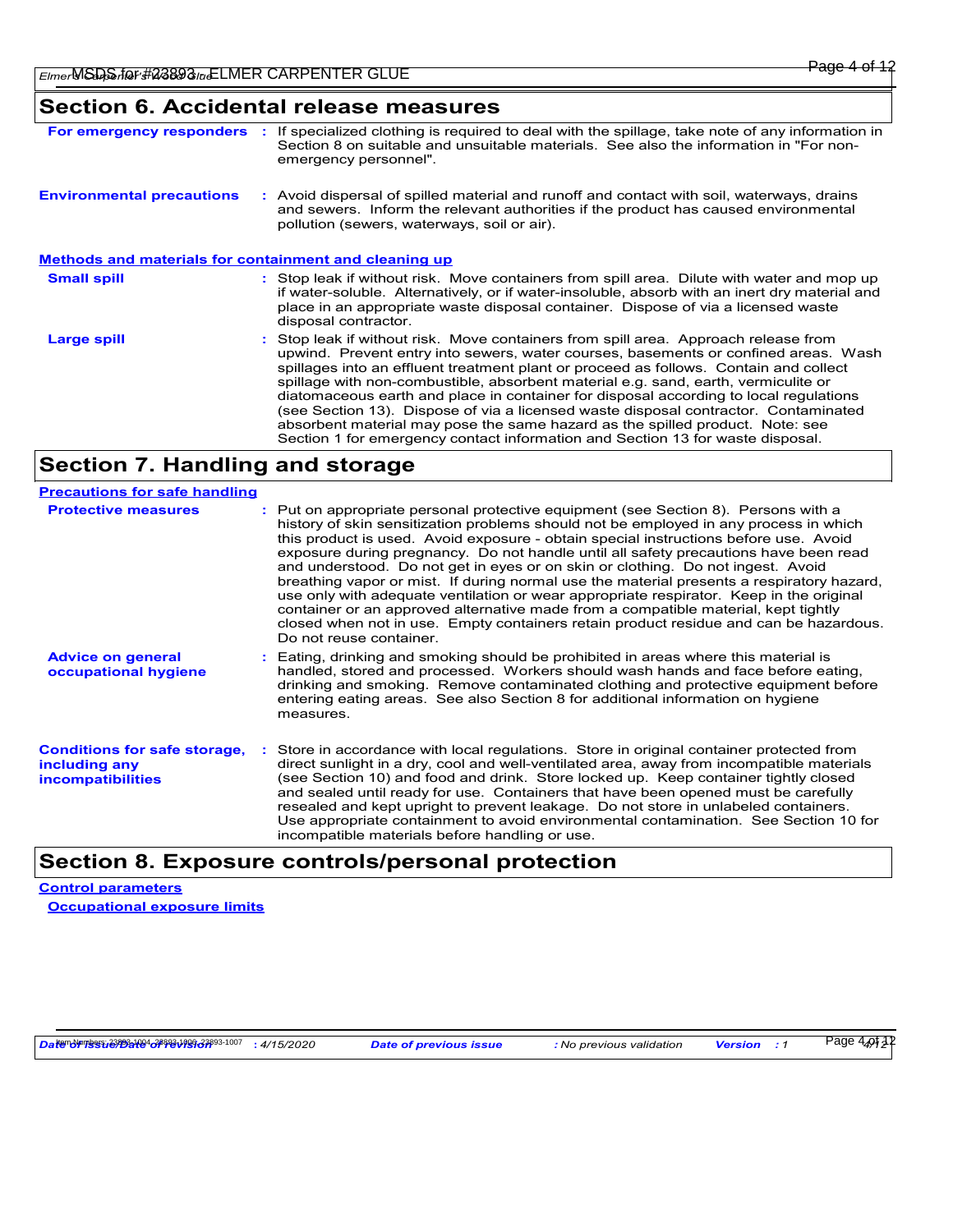## **Section 8. Exposure controls/personal protection**

| <b>Ingredient name</b> | <b>Exposure limits</b>                                                                                                                                                                                                                                    |
|------------------------|-----------------------------------------------------------------------------------------------------------------------------------------------------------------------------------------------------------------------------------------------------------|
| boric acid             | <b>ACGIH TLV (United States, 3/2019).</b><br>TWA: 2 mg/m <sup>3</sup> 8 hours. Form: Inhalable<br>fraction<br>STEL: 6 mg/m <sup>3</sup> 15 minutes. Form: Inhalable<br>fraction                                                                           |
| glyoxal                | AIHA WEEL (United States, 7/2018). Skin<br>sensitizer.<br>TWA: 0.1 mg/m <sup>3</sup> 8 hours. Form: Aerosol<br><b>ACGIH TLV (United States, 3/2019). Skin</b><br>sensitizer.<br>TWA: 0.1 mg/m <sup>3</sup> 8 hours. Form: Inhalable<br>fraction and vapor |

#### **Appropriate engineering controls :** If user operations generate dust, fumes, gas, vapor or mist, use process enclosures, local exhaust ventilation or other engineering controls to keep worker exposure to airborne contaminants below any recommended or statutory limits.

**Environmental exposure controls :** Emissions from ventilation or work process equipment should be checked to ensure they comply with the requirements of environmental protection legislation. In some cases, fume scrubbers, filters or engineering modifications to the process equipment will be necessary to reduce emissions to acceptable levels.

#### **Individual protection measures**

| <b>Hygiene measures</b>       | : Wash hands, forearms and face thoroughly after handling chemical products, before<br>eating, smoking and using the lavatory and at the end of the working period.<br>Appropriate techniques should be used to remove potentially contaminated clothing.<br>Contaminated work clothing should not be allowed out of the workplace. Wash<br>contaminated clothing before reusing. Ensure that eyewash stations and safety<br>showers are close to the workstation location.                                                                                                                                            |
|-------------------------------|------------------------------------------------------------------------------------------------------------------------------------------------------------------------------------------------------------------------------------------------------------------------------------------------------------------------------------------------------------------------------------------------------------------------------------------------------------------------------------------------------------------------------------------------------------------------------------------------------------------------|
| <b>Eye/face protection</b>    | : Safety eyewear complying with an approved standard should be used when a risk<br>assessment indicates this is necessary to avoid exposure to liquid splashes, mists,<br>gases or dusts. If contact is possible, the following protection should be worn, unless<br>the assessment indicates a higher degree of protection: safety glasses with side-<br>shields.                                                                                                                                                                                                                                                     |
| <b>Skin protection</b>        |                                                                                                                                                                                                                                                                                                                                                                                                                                                                                                                                                                                                                        |
| <b>Hand protection</b>        | : Chemical-resistant, impervious gloves complying with an approved standard should be<br>worn at all times when handling chemical products if a risk assessment indicates this is<br>necessary. Considering the parameters specified by the glove manufacturer, check<br>during use that the gloves are still retaining their protective properties. It should be<br>noted that the time to breakthrough for any glove material may be different for different<br>glove manufacturers. In the case of mixtures, consisting of several substances, the<br>protection time of the gloves cannot be accurately estimated. |
| <b>Body protection</b>        | : Personal protective equipment for the body should be selected based on the task being<br>performed and the risks involved and should be approved by a specialist before<br>handling this product.                                                                                                                                                                                                                                                                                                                                                                                                                    |
| <b>Other skin protection</b>  | : Appropriate footwear and any additional skin protection measures should be selected<br>based on the task being performed and the risks involved and should be approved by a<br>specialist before handling this product.                                                                                                                                                                                                                                                                                                                                                                                              |
| <b>Respiratory protection</b> | : Based on the hazard and potential for exposure, select a respirator that meets the<br>appropriate standard or certification. Respirators must be used according to a<br>respiratory protection program to ensure proper fitting, training, and other important<br>aspects of use.                                                                                                                                                                                                                                                                                                                                    |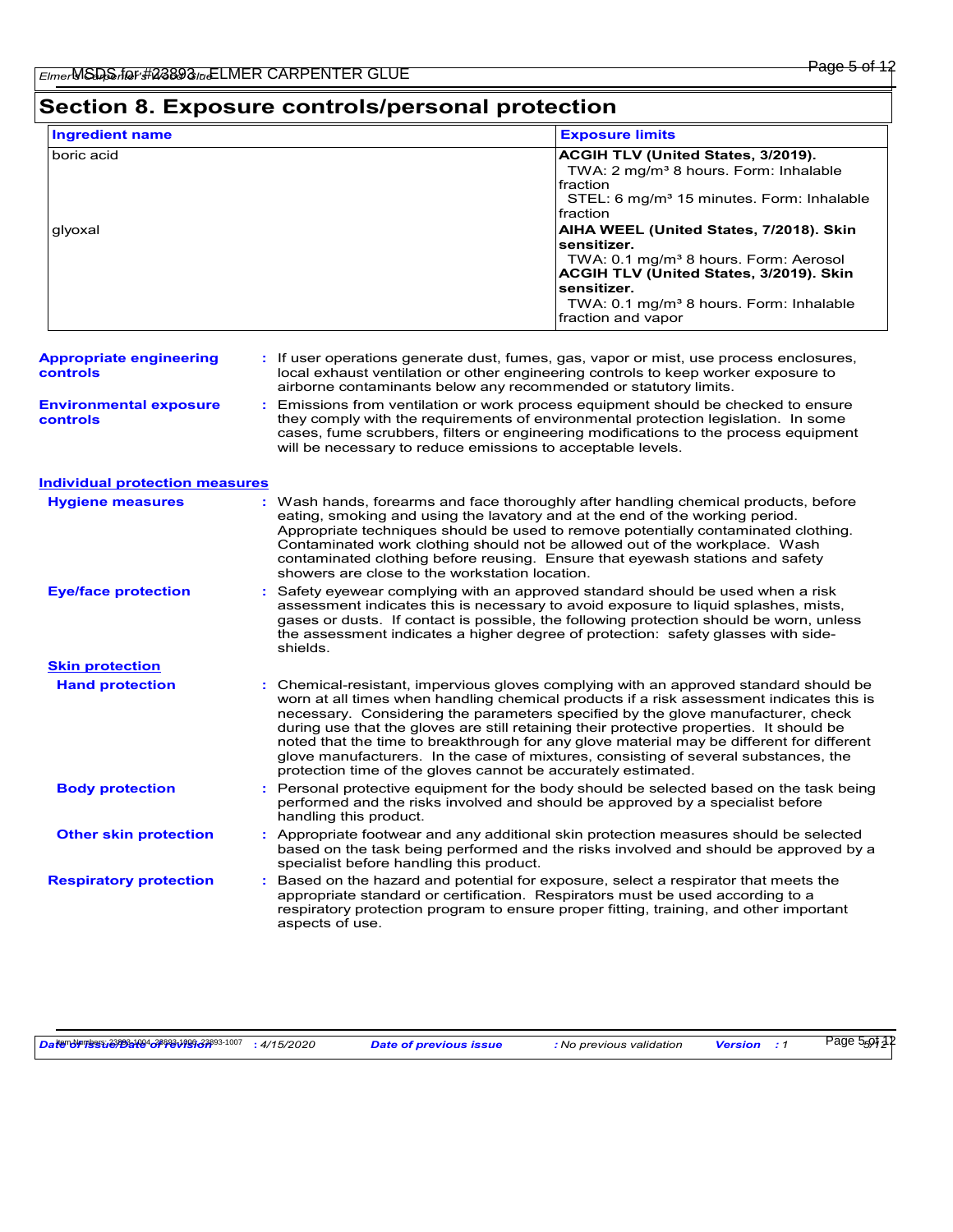## **Section 9. Physical and chemical properties**

| <b>Appearance</b> |  |  |
|-------------------|--|--|
|                   |  |  |

| <b>Physical state</b>                                                                                                                                  | : Liquid.        |
|--------------------------------------------------------------------------------------------------------------------------------------------------------|------------------|
| <b>Color</b>                                                                                                                                           | : Yellow.        |
| <b>Odor</b>                                                                                                                                            | : Not available. |
| <b>Odor threshold</b>                                                                                                                                  | : Not available. |
| pH                                                                                                                                                     | : 4 to 5         |
| <b>Melting point</b>                                                                                                                                   | : Not available. |
| <b>Boiling point</b>                                                                                                                                   | : Not available. |
| <b>Flash point</b>                                                                                                                                     | : Not available. |
| <b>Evaporation rate</b>                                                                                                                                | : Not available. |
| <b>Flammability (solid, gas)</b>                                                                                                                       | : Not available. |
| Lower and upper explosive<br>(flammable) limits                                                                                                        | : Not available. |
| <b>Vapor pressure</b>                                                                                                                                  | : Not available. |
| <b>Vapor density</b>                                                                                                                                   | : Not available. |
| <b>Relative density</b>                                                                                                                                | : Not available. |
| <b>Solubility</b>                                                                                                                                      | : Not available. |
| <b>Solubility in water</b>                                                                                                                             | : Not available. |
| <b>Partition coefficient: n-</b><br>octanol/water                                                                                                      | : Not available. |
| <b>Auto-ignition temperature</b>                                                                                                                       | : Not available. |
| <b>Decomposition temperature</b>                                                                                                                       | : Not available. |
| <b>Viscosity</b>                                                                                                                                       | : Not available. |
| Flow time (ISO 2431)                                                                                                                                   | : Not available. |
| $\mathbf{A}$ and the state $\mathbf{A}$ and $\mathbf{A}$ and $\mathbf{A}$ are the state of $\mathbf{A}$ and $\mathbf{A}$ are the state of $\mathbf{A}$ |                  |

### **Section 10. Stability and reactivity**

| <b>Reactivity</b>                            | : No specific test data related to reactivity available for this product or its ingredients.              |
|----------------------------------------------|-----------------------------------------------------------------------------------------------------------|
| <b>Chemical stability</b>                    | : The product is stable.                                                                                  |
| <b>Possibility of hazardous</b><br>reactions | : Under normal conditions of storage and use, hazardous reactions will not occur.                         |
| <b>Conditions to avoid</b>                   | $:$ No specific data.                                                                                     |
| <b>Incompatible materials</b>                | : No specific data.                                                                                       |
| <b>Hazardous decomposition</b><br>products   | : Under normal conditions of storage and use, hazardous decomposition products should<br>not be produced. |

## **Section 11. Toxicological information**

### **Information on toxicological effects**

| <b>Acute toxicity</b>          |               |                |             |                 |
|--------------------------------|---------------|----------------|-------------|-----------------|
| <b>Product/ingredient name</b> | <b>Result</b> | <b>Species</b> | <b>Dose</b> | <b>Exposure</b> |
| glyoxal                        | LD50 Oral     | Rat            | $200$ mg/kg |                 |
| $I = I + I + I + I$            |               |                |             |                 |

**Irritation/Corrosion**

<u>Datero https://web/2019/https://web/20199334007 : 4/15/2020 Date of previous issue the previous validation Version : 1 Page 660 12 P</u>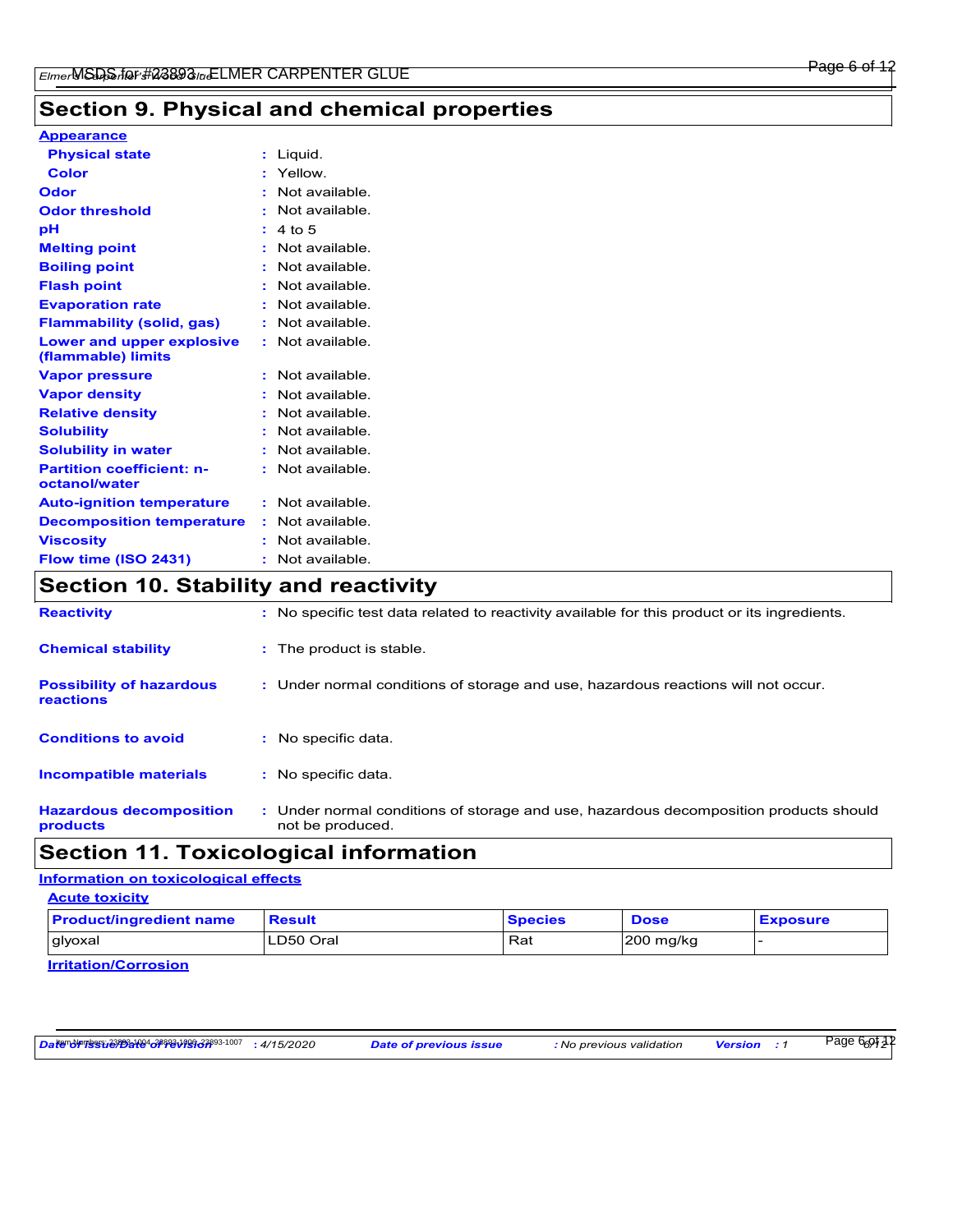# **Section 11. Toxicological information**

| <b>Product/ingredient name</b> | <b>Result</b>            | <b>Species</b> | <b>Score</b> | <b>Exposure</b>    | <b>Observation</b>       |
|--------------------------------|--------------------------|----------------|--------------|--------------------|--------------------------|
| boric acid                     | Skin - Mild irritant     | Human          |              | <b>72 hours 15</b> |                          |
|                                |                          |                |              | mg I               |                          |
| glyoxal                        | Eyes - Mild irritant     | Rabbit         |              | 100 UI             |                          |
|                                | Eyes - Moderate irritant | Rabbit         |              | 24 hours 100       |                          |
|                                |                          |                |              | UI                 |                          |
|                                | Eyes - Severe irritant   | Rabbit         |              | $20 \text{ ma}$    |                          |
|                                | Skin - Mild irritant     | Rabbit         |              | 4 hours 500        | $\overline{\phantom{a}}$ |
|                                |                          |                |              | UI                 |                          |
|                                | Skin - Mild irritant     | Rabbit         |              | 258 mg             |                          |

### **Sensitization**

Not available.

### **Mutagenicity**

Not available.

### **Carcinogenicity**

Not available.

### **Reproductive toxicity**

Not available.

### **Teratogenicity**

Not available.

### **Specific target organ toxicity (single exposure)**

Not available.

#### **Specific target organ toxicity (repeated exposure)** Not available.

**Aspiration hazard**

Not available.

| <b>Information on the likely</b><br>routes of exposure | : Not available.                                                                                                                                     |
|--------------------------------------------------------|------------------------------------------------------------------------------------------------------------------------------------------------------|
| <b>Potential acute health effects</b>                  |                                                                                                                                                      |
| Eye contact                                            | : No known significant effects or critical hazards.                                                                                                  |
| <b>Inhalation</b>                                      | : No known significant effects or critical hazards.                                                                                                  |
| <b>Skin contact</b>                                    | May cause an allergic skin reaction.                                                                                                                 |
| <b>Ingestion</b>                                       | : No known significant effects or critical hazards.                                                                                                  |
|                                                        | <b>Symptoms related to the physical, chemical and toxicological characteristics</b>                                                                  |
| Eye contact                                            | : No specific data.                                                                                                                                  |
| <b>Inhalation</b>                                      | : Adverse symptoms may include the following:<br>reduced fetal weight<br>increase in fetal deaths<br>skeletal malformations                          |
| <b>Skin contact</b>                                    | : Adverse symptoms may include the following:<br>irritation<br>redness<br>reduced fetal weight<br>increase in fetal deaths<br>skeletal malformations |
| <b>Ingestion</b>                                       | : Adverse symptoms may include the following:<br>reduced fetal weight<br>increase in fetal deaths<br>skeletal malformations                          |
| Daten Numbert 23/23/24/24 28923 1989 23/393-1007       | Page 7-of<br><b>Version</b><br>: 4/15/2020<br><b>Date of previous issue</b><br>: No previous validation<br>$\cdot$ 1                                 |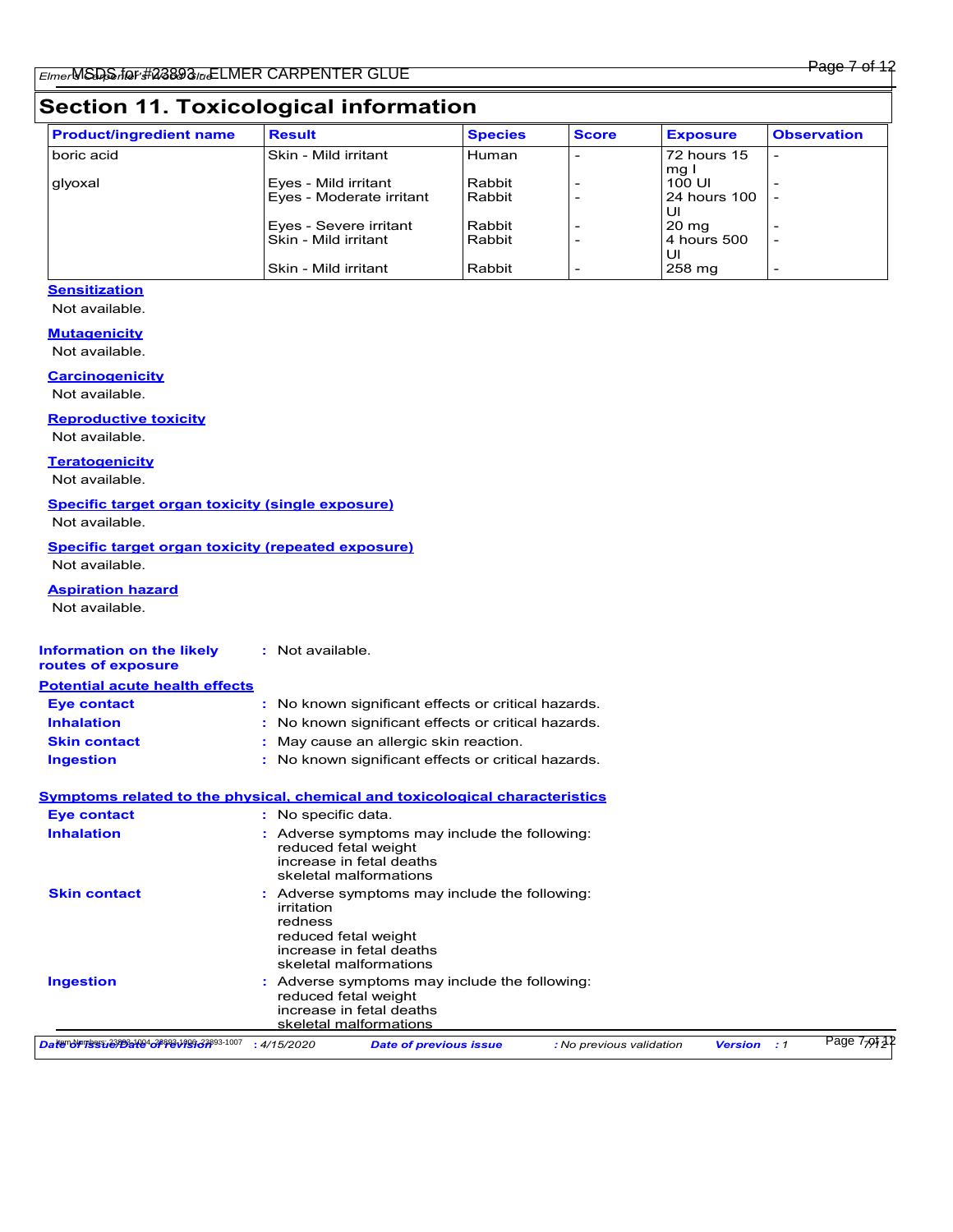### Page 8 of 12

## **Section 11. Toxicological information**

|                                              |    | <u>Delayed and immediate effects and also chronic effects from short and long term exposure</u>          |
|----------------------------------------------|----|----------------------------------------------------------------------------------------------------------|
| <b>Short term exposure</b>                   |    |                                                                                                          |
| <b>Potential immediate</b><br><b>effects</b> |    | : Not available.                                                                                         |
| <b>Potential delayed effects</b>             |    | : Not available.                                                                                         |
| Long term exposure                           |    |                                                                                                          |
| <b>Potential immediate</b><br><b>effects</b> |    | : Not available.                                                                                         |
| <b>Potential delayed effects</b>             |    | : Not available.                                                                                         |
| <b>Potential chronic health effects</b>      |    |                                                                                                          |
| Not available.                               |    |                                                                                                          |
| <b>General</b>                               |    | : Once sensitized, a severe allergic reaction may occur when subsequently exposed to<br>very low levels. |
| <b>Carcinogenicity</b>                       |    | : No known significant effects or critical hazards.                                                      |
| <b>Mutagenicity</b>                          |    | : No known significant effects or critical hazards.                                                      |
| <b>Teratogenicity</b>                        |    | : May damage the unborn child.                                                                           |
| <b>Developmental effects</b>                 |    | : No known significant effects or critical hazards.                                                      |
| <b>Fertility effects</b>                     | ÷. | May damage fertility.                                                                                    |
|                                              |    |                                                                                                          |

### **Numerical measures of toxicity**

### **Acute toxicity estimates**

| <b>Product/ingredient name</b> | <b>Oral</b> (mg/<br>kg) | <b>Dermal</b><br>(mg/kg) | <b>Inhalation Inhalation</b><br>(gases)<br>(ppm) | (vapors)<br>(mg/l) | <b>Inhalation</b><br><b>dusts and</b><br>mists) (mg/ |
|--------------------------------|-------------------------|--------------------------|--------------------------------------------------|--------------------|------------------------------------------------------|
| glyoxal                        | <b>200</b>              | N/A                      | IN/A                                             | 11                 | N/A                                                  |

## **Section 12. Ecological information**

### **Toxicity**

| <b>Product/ingredient name</b> | <b>Result</b>                      | <b>Species</b>                             | <b>Exposure</b> |
|--------------------------------|------------------------------------|--------------------------------------------|-----------------|
| boric acid                     | Acute LC50 45.5 mg/l Fresh water   | Crustaceans - Ceriodaphnia<br>dubia        | 48 hours        |
|                                | Acute LC50 133000 ug/l Fresh water | Daphnia - Daphnia magna -<br>Neonate       | 48 hours        |
|                                | Acute LC50 75 mg/l Marine water    | Fish - Pagrus major                        | 96 hours        |
|                                | Chronic NOEC 6000 µg/l Fresh water | Daphnia - Daphnia magna                    | 21 days         |
|                                | Chronic NOEC 2100 µg/l Fresh water | Fish - Oncorhynchus mykiss                 | 87 days         |
| glyoxal                        | Acute EC50 66480 µg/l Fresh water  | Algae - Pseudokirchneriella<br>subcapitata | 96 hours        |
|                                | Acute LC50 215000 µg/l Fresh water | Fish - Pimephales promelas                 | 96 hours        |

#### **Persistence and degradability**

Not available.

### **Bioaccumulative potential**

| <b>Product/ingredient name</b>                 | $LogP_{ow}$        |                               | <b>BCF</b> |                          | <b>Potential</b>   |                           |
|------------------------------------------------|--------------------|-------------------------------|------------|--------------------------|--------------------|---------------------------|
| boric acid<br>glyoxal                          | $-1.09$<br>$-1.62$ |                               | 3.2        |                          | low<br>low         |                           |
| Datem Numbers 23893-1094 28893-1096 23893-1007 | : 4/15/2020        | <b>Date of previous issue</b> |            | : No previous validation | <b>Version</b> : 1 | Page 8 <sub>8</sub> 91312 |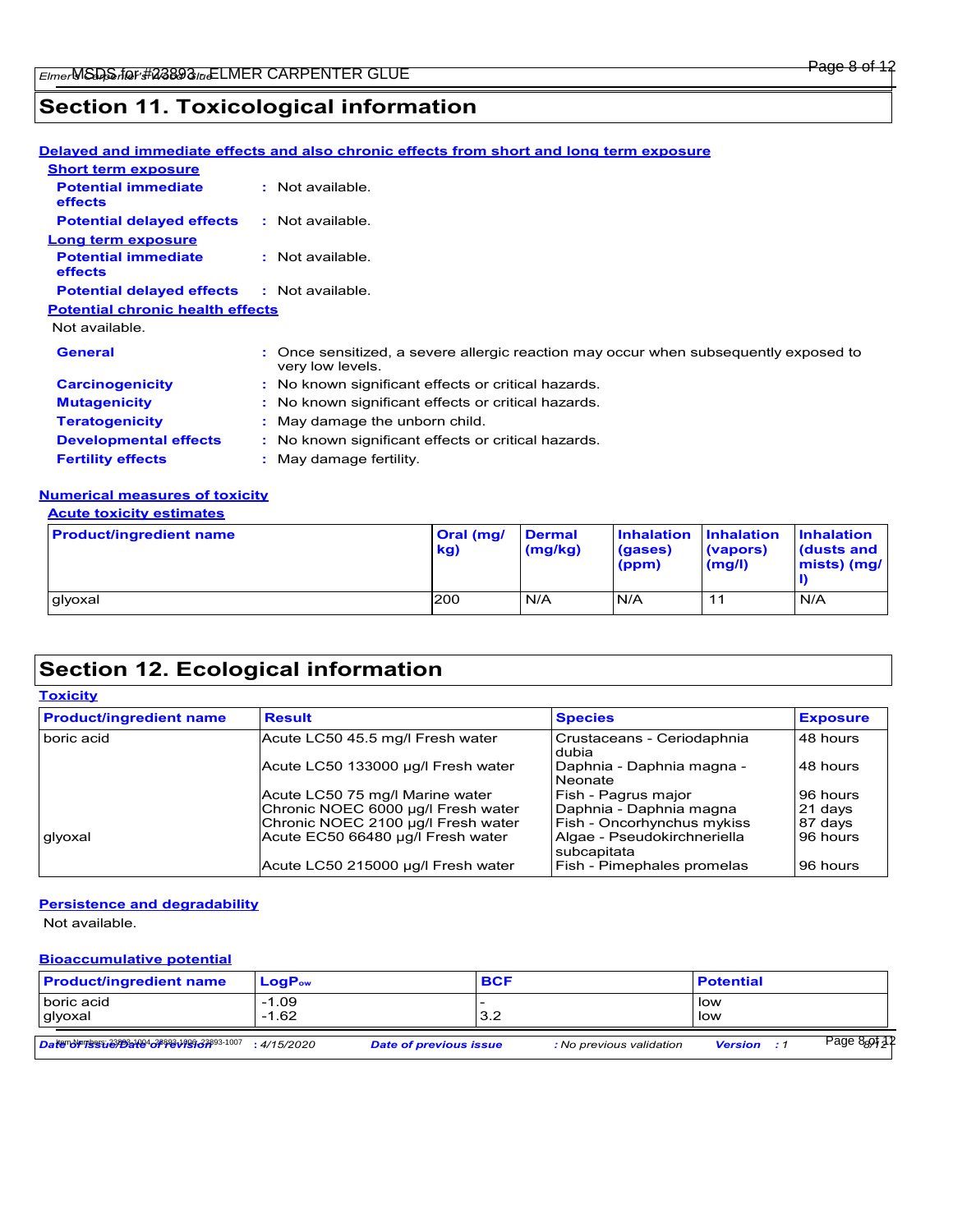## **Section 12. Ecological information**

#### **Mobility in soil**

| <b>Soil/water partition</b> | : Not available. |
|-----------------------------|------------------|
| <b>coefficient (Koc)</b>    |                  |

**Other adverse effects :** No known significant effects or critical hazards.

### **Section 13. Disposal considerations**

The generation of waste should be avoided or minimized wherever possible. Disposal of this product, solutions and any by-products should at all times comply with the requirements of environmental protection and waste disposal legislation and any regional local authority requirements. Dispose of surplus and non-recyclable products via a licensed waste disposal contractor. Waste should not be disposed of untreated to the sewer unless fully compliant with the requirements of all authorities with jurisdiction. Waste packaging should be recycled. Incineration or landfill should only be considered when recycling is not feasible. This material and its container must be disposed of in a safe way. Care should be taken when handling emptied containers that have not been cleaned or rinsed out. Empty containers or liners may retain some product residues. Avoid dispersal of spilled material and runoff and contact with soil, waterways, drains and sewers. **Disposal methods :**

### **Section 14. Transport information**

|                                      | <b>DOT</b><br><b>Classification</b> | <b>TDG</b><br><b>Classification</b> | <b>Mexico</b><br><b>Classification</b> | <b>IMDG</b>              | <b>IATA</b>    |
|--------------------------------------|-------------------------------------|-------------------------------------|----------------------------------------|--------------------------|----------------|
| <b>UN number</b>                     | Not regulated.                      | Not regulated.                      | Not regulated.                         | Not regulated.           | Not regulated. |
| <b>UN proper</b><br>shipping name    |                                     | $\overline{\phantom{a}}$            | $\overline{\phantom{a}}$               | $\overline{ }$           |                |
| <b>Transport</b><br>hazard class(es) |                                     | $\overline{\phantom{a}}$            | $\overline{\phantom{a}}$               | $\overline{\phantom{0}}$ |                |
| <b>Packing group</b>                 | -                                   | $\overline{\phantom{a}}$            | $\overline{\phantom{a}}$               | $\overline{\phantom{0}}$ |                |
| <b>Environmental</b><br>hazards      | No.                                 | No.                                 | No.                                    | No.                      | No.            |

### **Additional information**

**Special precautions for user Transport within user's premises:** always transport in closed containers that are **:** upright and secure. Ensure that persons transporting the product know what to do in the event of an accident or spillage.

**Transport in bulk according :** Not available. **to Annex II of MARPOL and the IBC Code**

### **Section 15. Regulatory information**

| <b>U.S. Federal regulations</b>                                                   |             | : TSCA 8(a) PAIR: q yoxal<br><b>TSCA 8(a) CDR Exempt/Partial exemption: Not determined</b><br>Clean Water Act (CWA) 311: Phosphoric acid, solution |                          |                    |                          |  |
|-----------------------------------------------------------------------------------|-------------|----------------------------------------------------------------------------------------------------------------------------------------------------|--------------------------|--------------------|--------------------------|--|
| <b>Clean Air Act Section 112</b><br>(b) Hazardous Air<br><b>Pollutants (HAPs)</b> | Not listed  |                                                                                                                                                    |                          |                    |                          |  |
| Date Surges 23203109403898199633893-1007                                          | : 4/15/2020 | <b>Date of previous issue</b>                                                                                                                      | : No previous validation | <b>Version</b> : 1 | Page 9 <sub>9</sub> 9‡32 |  |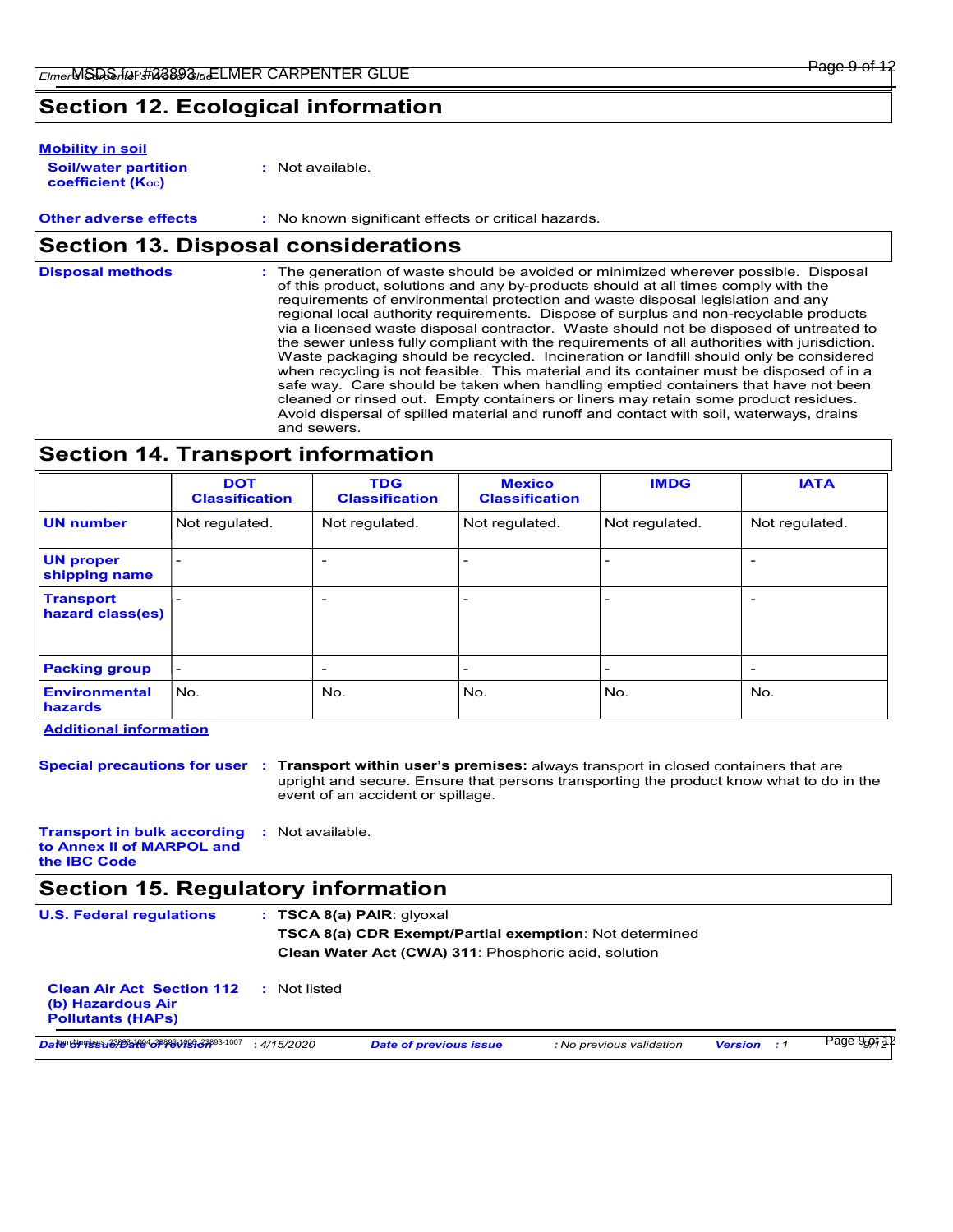# **Section 15. Regulatory information**

| <b>Clean Air Act Section 602</b><br><b>Class I Substances</b>  | : Not listed    |
|----------------------------------------------------------------|-----------------|
| <b>Clean Air Act Section 602</b><br><b>Class II Substances</b> | • Not listed    |
| <b>DEA List I Chemicals</b><br>(Precursor Chemicals)           | : Not listed    |
| <b>DEA List II Chemicals</b><br><b>(Essential Chemicals)</b>   | : Not listed    |
| <b>SARA 302/304</b>                                            |                 |
| <b>Composition/information on ingredients</b>                  |                 |
| No products were found.                                        |                 |
| <b>SARA 304 RO</b><br><b>SARA 311/312</b>                      | Not applicable. |

| ARA 311/312    |                                                                                                                                          |
|----------------|------------------------------------------------------------------------------------------------------------------------------------------|
| Classification | : SKIN SENSITIZATION - Category 1<br>TOXIC TO REPRODUCTION (Fertility) - Category 1<br>TOXIC TO REPRODUCTION (Unborn child) - Category 1 |

### **Composition/information on ingredients**

| <b>Name</b> | $\frac{9}{6}$ | <b>Classification</b>                                                                                                                                                                                                           |
|-------------|---------------|---------------------------------------------------------------------------------------------------------------------------------------------------------------------------------------------------------------------------------|
| boric acid  | ≤1            | TOXIC TO REPRODUCTION (Fertility) - Category 1<br>TOXIC TO REPRODUCTION (Unborn child) - Category 1                                                                                                                             |
| glyoxal     | ≤0.3          | ACUTE TOXICITY (oral) - Category 3<br>ACUTE TOXICITY (inhalation) - Category 4<br>SKIN IRRITATION - Category 2<br>EYE IRRITATION - Category 2A<br>SKIN SENSITIZATION - Category 1<br><b>GERM CELL MUTAGENICITY - Category 2</b> |

### **State regulations**

| <b>Massachusetts</b>       | : None of the components are listed. |
|----------------------------|--------------------------------------|
| <b>New York</b>            | : None of the components are listed. |
| <b>New Jersey</b>          | : None of the components are listed. |
| <b>Pennsylvania</b>        | : None of the components are listed. |
| <b>California Prop. 65</b> |                                      |

This product does not require a Safe Harbor warning under California Prop. 65.

### **International regulations**

| <b>Chemical Weapon Convention List Schedules I, II &amp; III Chemicals</b><br>Not listed |
|------------------------------------------------------------------------------------------|
| <b>Montreal Protocol</b><br>Not listed                                                   |
| <b>Stockholm Convention on Persistent Organic Pollutants</b><br>Not listed               |
| <b>Rotterdam Convention on Prior Informed Consent (PIC)</b><br>Not listed                |
| <b>UNECE Aarhus Protocol on POPs and Heavy Metals</b><br>Not listed.                     |

### **Inventory list**

| Australia | : Not determined.                        |
|-----------|------------------------------------------|
| Canada    | : All components are listed or exempted. |
|           |                                          |

| Daten Nrmessa 231934194078883199963893-1007 | $\cdot$ : 4/15/2020 | <b>Date of previous issue</b> | : No previous validation | Version | Page 100912 |  |
|---------------------------------------------|---------------------|-------------------------------|--------------------------|---------|-------------|--|
|---------------------------------------------|---------------------|-------------------------------|--------------------------|---------|-------------|--|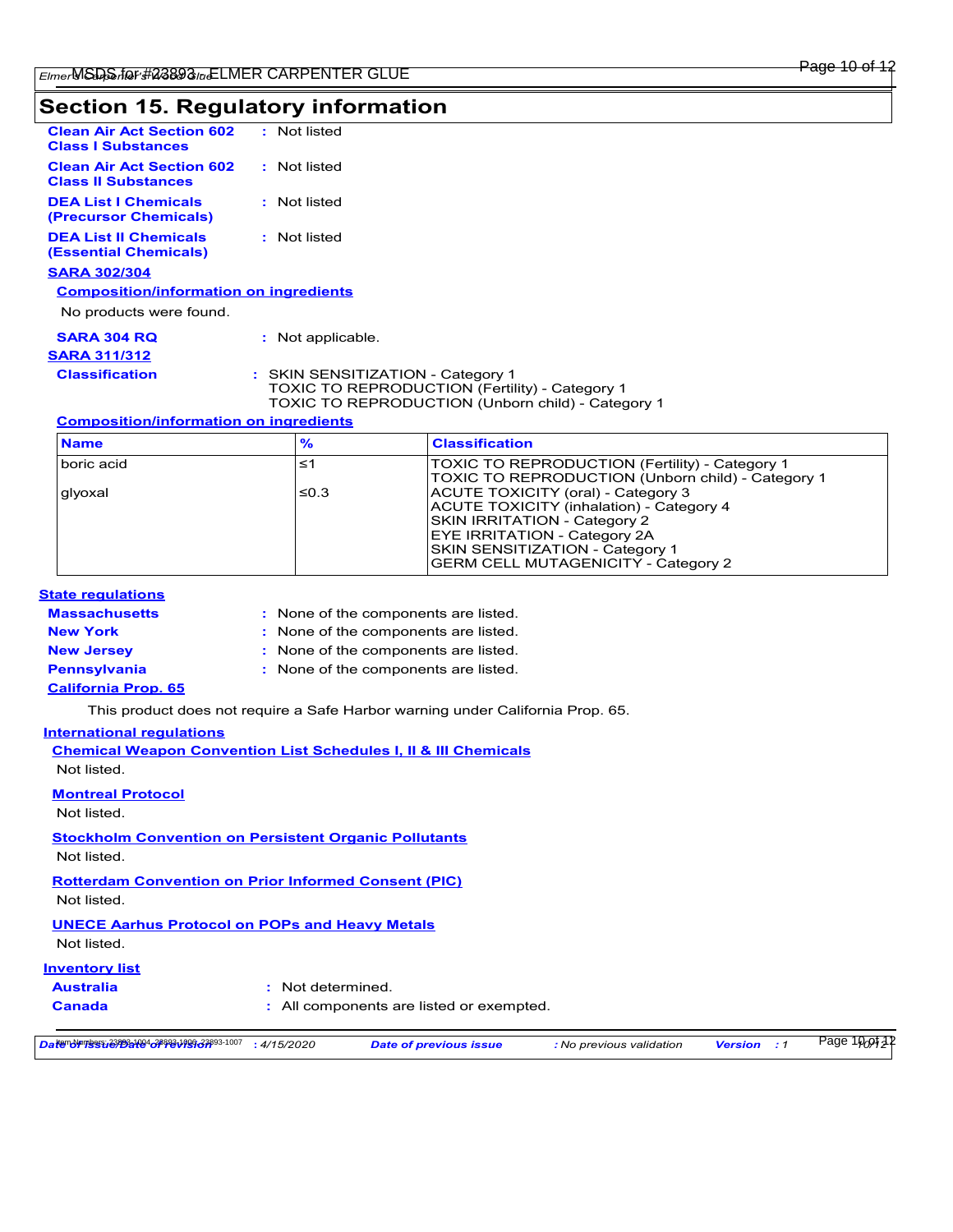### **Section 15. Regulatory information**

| <b>China</b>             | : All components are listed or exempted.                                             |  |
|--------------------------|--------------------------------------------------------------------------------------|--|
| <b>Europe</b>            | : Not determined.                                                                    |  |
| <b>Japan</b>             | : Japan inventory (ENCS): Not determined.<br>Japan inventory (ISHL): Not determined. |  |
| <b>New Zealand</b>       | : All components are listed or exempted.                                             |  |
| <b>Philippines</b>       | : All components are listed or exempted.                                             |  |
| <b>Republic of Korea</b> | : All components are listed or exempted.                                             |  |
| <b>Taiwan</b>            | : All components are listed or exempted.                                             |  |
| <b>Thailand</b>          | : Not determined.                                                                    |  |
| <b>Turkey</b>            | : Not determined.                                                                    |  |
| <b>United States</b>     | : All components are listed or exempted.                                             |  |
| <b>Viet Nam</b>          | : All components are listed or exempted.                                             |  |

## **Section 16. Other information**

**Hazardous Material Information System (U.S.A.)**



**Caution: HMIS® ratings are based on a 0-4 rating scale, with 0 representing minimal hazards or risks, and 4 representing significant hazards or risks. Although HMIS® ratings and the associated label are not required on SDSs or products leaving a facility under 29 CFR 1910.1200, the preparer may choose to provide them. HMIS® ratings are to be used with a fully implemented HMIS® program. HMIS® is a registered trademark and service mark of the American Coatings Association, Inc.**

**The customer is responsible for determining the PPE code for this material. For more information on HMIS® Personal Protective Equipment (PPE) codes, consult the HMIS® Implementation Manual.**

#### **National Fire Protection Association (U.S.A.)**



**Reprinted with permission from NFPA 704-2001, Identification of the Hazards of Materials for Emergency Response Copyright ©1997, National Fire Protection Association, Quincy, MA 02269. This reprinted material is not the complete and official position of the National Fire Protection Association, on the referenced subject which is represented only by the standard in its entirety.**

**Copyright ©2001, National Fire Protection Association, Quincy, MA 02269. This warning system is intended to be interpreted and applied only by properly trained individuals to identify fire, health and reactivity hazards of chemicals. The user is referred to certain limited number of chemicals with recommended classifications in NFPA 49 and NFPA 325, which would be used as a guideline only. Whether the chemicals are classified by NFPA or not, anyone using the 704 systems to classify chemicals does so at their own risk.**

#### **Procedure used to derive the classification**

| <b>Classification</b>                                                                                                                         |                          |                               | <b>Justification</b>                                           |                    |             |
|-----------------------------------------------------------------------------------------------------------------------------------------------|--------------------------|-------------------------------|----------------------------------------------------------------|--------------------|-------------|
| SKIN SENSITIZATION - Category 1<br><b>TOXIC TO REPRODUCTION (Fertility) - Category 1</b><br>TOXIC TO REPRODUCTION (Unborn child) - Category 1 |                          |                               | Calculation method<br>Calculation method<br>Calculation method |                    |             |
| <b>History</b>                                                                                                                                |                          |                               |                                                                |                    |             |
| Date of printing                                                                                                                              | : 4/15/2020              |                               |                                                                |                    |             |
| Date of issue/Date of<br>revision                                                                                                             | : 4/15/2020              |                               |                                                                |                    |             |
| Date of previous issue                                                                                                                        | : No previous validation |                               |                                                                |                    |             |
| Daten Numbers 23893-1094 28893-10086-23893-1007                                                                                               | : 4/15/2020              | <b>Date of previous issue</b> | : No previous validation                                       | <b>Version</b> : 1 | Page 11,914 |